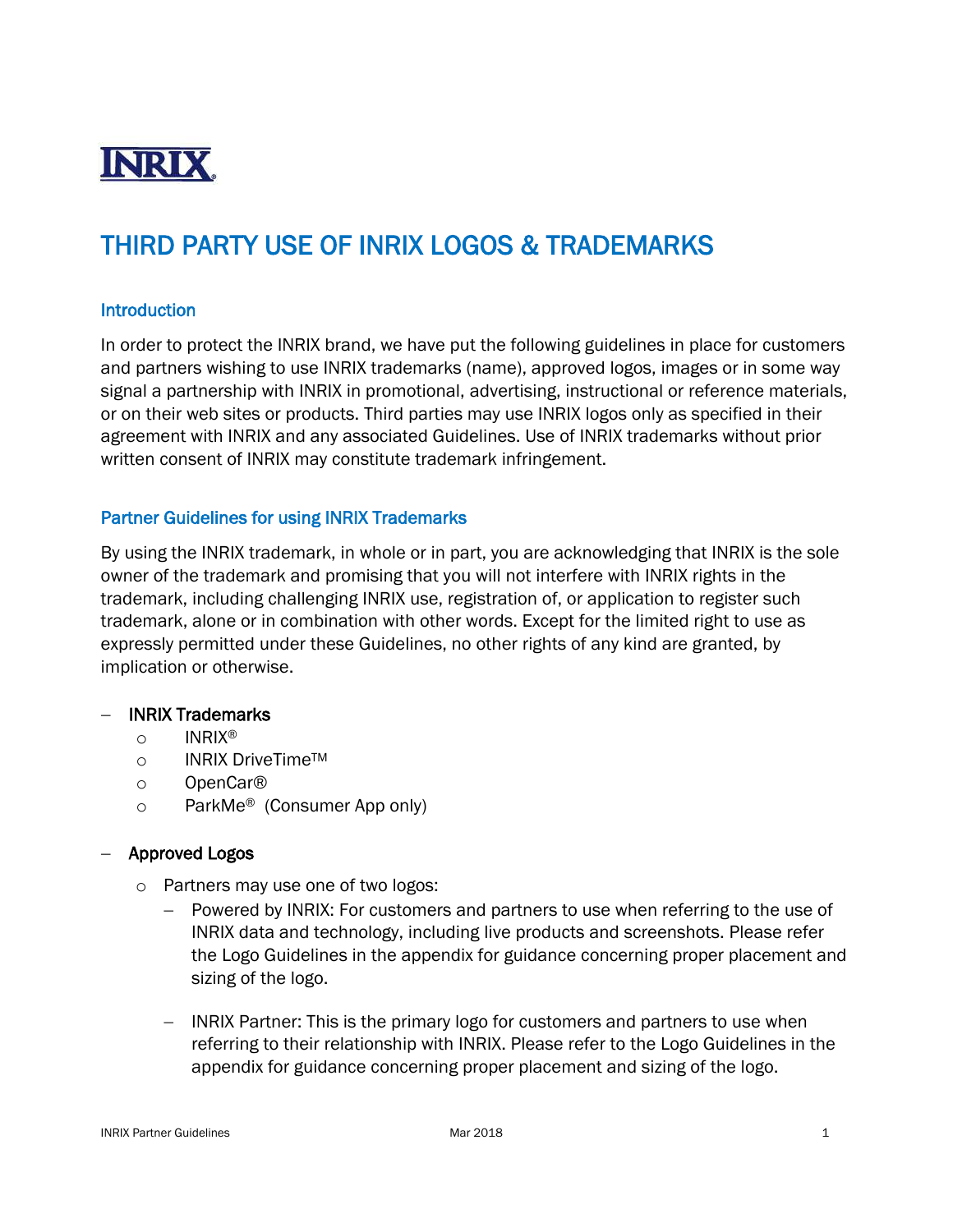- $\circ$  INRIX will provide the electronic artwork for logos that can be utilized by partners. Except for size, the logo may not be altered in any manner, including proportions, colors, elements, animations, morphing, or otherwise distorted in perspective or twodimensional appearance. The complete logo must always be shown and not obscured or cropped.
- o The logo (including, but not limited to the INRIX logos, logotypes, trade dress, and other elements of product packaging and Web sites) may not be imitated in any of your materials.
- $\circ$  You may not combine the logo with any other object, including, but not limited to, other logos, words, icons, graphics, photos, slogans, numbers, or other design elements in a way that implies origination from a source other than INRIX.
- $\circ$  Color: The approved color versions of the INRIX logos will be provided to you. Reverse, gray or black treatments of the logo may be used when necessary. Please refer to the Logo Guidelines in the appendix.
- o Placement: The logo must stand alone as an overlay. A minimum amount of empty space must surround the logo separating it from any other object such as type, photography, borders, edges, and so on. Please refer to the Logo Guidelines in the appendix.
- o Size: The INRIX logo must be no smaller than any other third party name or logo used. I.e. when you are highlighting multiple partners, the INRIX logo should be at least the same size as other partners.
- Advertising, Promotional, Sales Materials and Websites: INRIX logos may be used in your advertising, printed and online marketing materials only in accordance with the terms of your agreement with INRIX. When the INRIX name is used online within body copy text, it must always be an active link to an INRIX domain page [\(www.INRIX.com](http://www.inrix.com/) preferred). In copy, the INRIX name should be set in all caps (INRIX), no lower case and never plural or possessive. Creative must be approved by INRIX Marketing (Branding) prior to publishing.
- Publications, Seminars, and Conferences: You may use INRIX word marks in connection with book titles, magazines, periodicals, seminars, or conferences provided you comply with the following requirements:
	- o The use is referential and less prominent than the rest of the title. Acceptable: *City of Munich Conference: Use of INRIX Big Data to Build Smart Cities.*
		- Not Acceptable: INRIX City of Munich Conference on Big Data for Smart Cities.
	- $\circ$  Your name and logo appear more prominent than the INRIX word mark on all printed materials related to the publication, seminar or conference.
	- o The INRIX logo or any other INRIX-owned graphic symbol, logo, icon or image does not appear on or in the publication or on any materials related to the publication, seminar, or conference without express written permission from INRIX.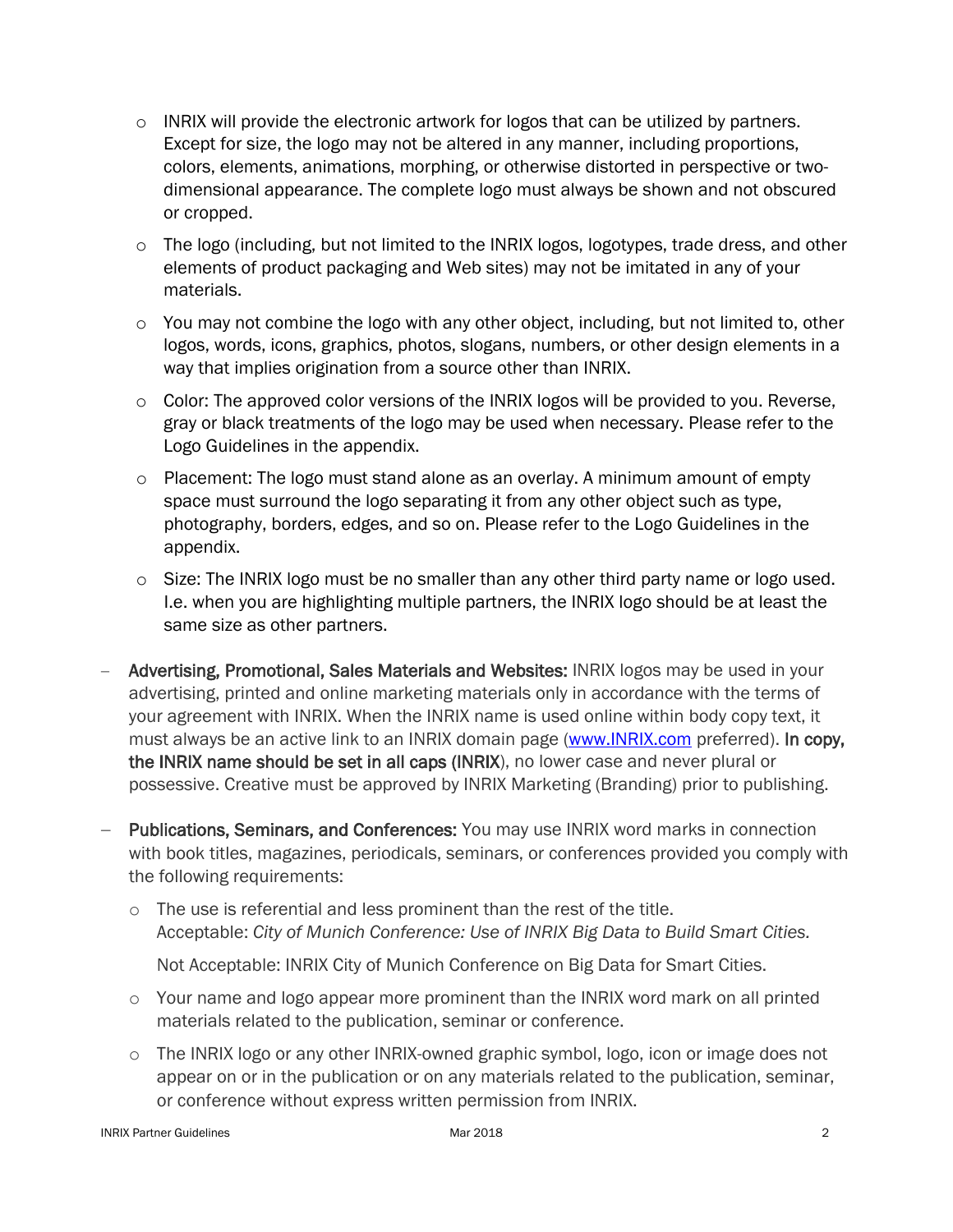- o A disclaimer of sponsorship, affiliation, or endorsement by INRIX, similar to the following, is included on the publication and on all related printed materials: "(Title) is an independent (publication) and has not been authorized, sponsored, or otherwise approved by INRIX."
- $\circ$  A trademark attribution notice is included in the credit section giving notice of INRIX ownership of its trademark(s). Please refer to the section below titled "Proper Trademark Notice and Attribution."

# Unauthorized Use of INRIX Trademarks

- 1. Company, Product, or Service Name: You may not use or register, in whole or in part, INRIX or any of its product names or trademarks, including INRIX-owned graphic symbols, logos, taglines, icons, or any alteration or close approximation of these as part of your company name, trade name, product name, or service name except as noted in these guidelines.
- 2. INRIX-owned Logos and Graphic Symbols: While you may use the Powered by INRIX or INRIX Partner logos, you may not use the INRIX logo or any other INRIX-owned graphic symbol, logo, tagline or icon on or in connection with web sites, products, manuals, promotional/advertising materials, or for any other purpose except as agreed upon in writing between you and INRIX.
- 3. Disparaging Manner: You may not use an INRIX trademark or any other INRIX-owned graphic symbol, logo, tagline or icon in a disparaging manner.
- 4. Endorsement or Sponsorship: You may not use INRIX or any other INRIX trademark, logo, tagline, symbol or icon in a way that would imply INRIX affiliation with or endorsement, support, or sponsorship of a third party product or service, except as agreed upon in writing.
- 5. Merchandise Items: You may not manufacture, sell or give-away merchandise items, such as T-shirts and mugs, bearing INRIX or any INRIX trademark, including symbols, logos, taglines or icons, except as agreed upon in writing between you and INRIX.
- 6. **INRIX Trade Dress:** You may not imitate the distinctive INRIX look and feel including web site design, logos, iconography, imagery or typefaces.
- 7. Slogans and Taglines: You may not use or imitate an INRIX slogan or tagline. For example, "Driving Intelligence" or "Intelligence that Moves the World."
- 8. Domain Names: You may not use an identical or virtually identical INRIX trademark as a second level domain name.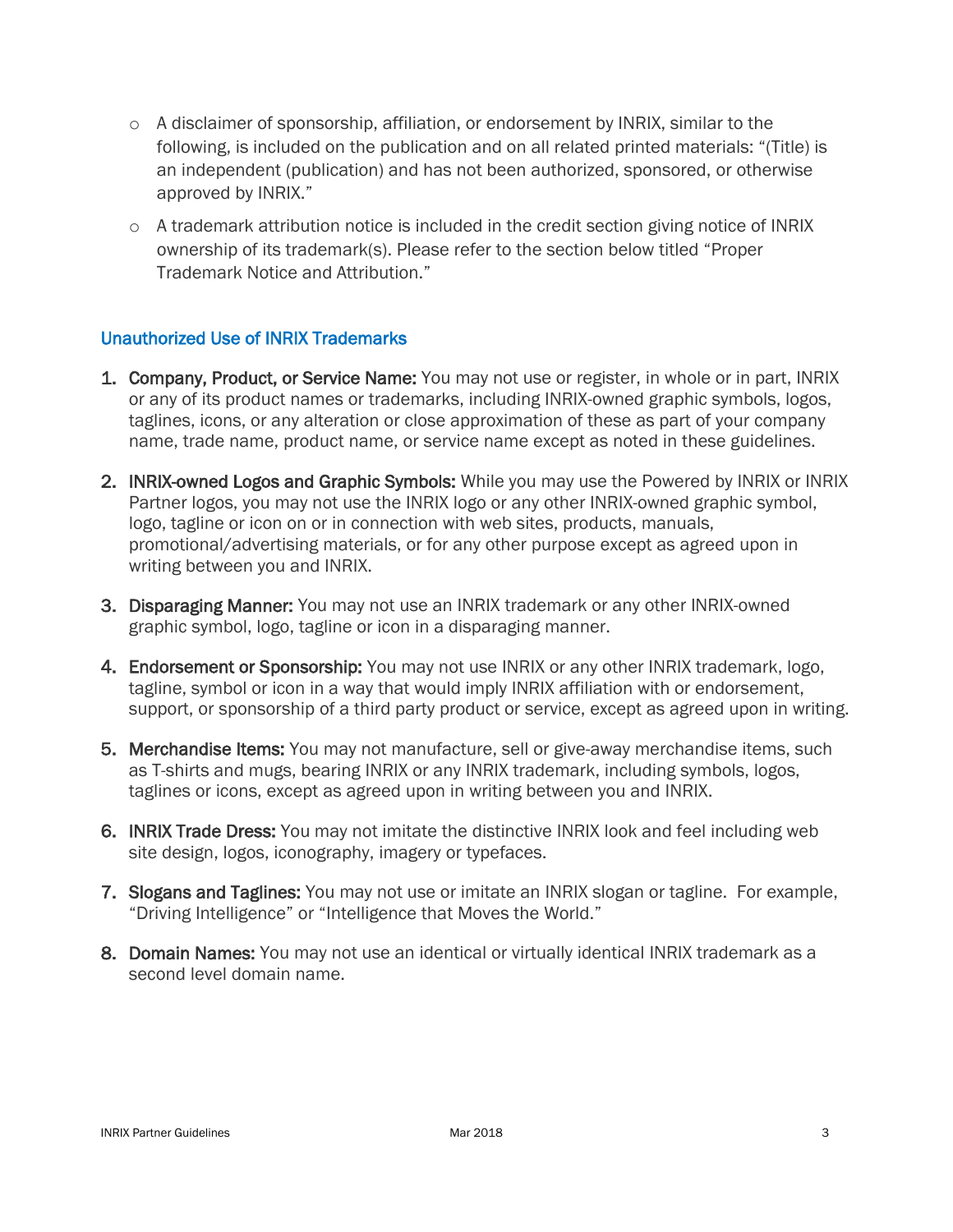# Rules for Proper Use of INRIX Trademarks

- 1. Trademarks are adjectives used to modify nouns; the noun is the generic name of a product or service. For example, INRIX Parking.
- 2. An appropriate generic term must appear after the trademark the first time it appears in a printed piece, and as often as is reasonable after that. For example, INRIX Performance Measures in first usage; Performance Measures later in text provided that it is clear that later references refer to INRIX Performance measures. If it is unclear, always use INRIX Performance Measures.
- 3. Always capitalize the INRIX name. Do not use upper and lower case letters.

# Proper Trademark Notice and Attribution

- 1. On product, product documentation, or other product communications, use the appropriate trademark symbol (TM, SM, ®) the first time the INRIX trademark appears in the text of the advertisement, brochure, or other material.
- 2. When showing INRIX Traffic or INRIX Parking, include the Powered by INRIX logo. When using a screen shot from an INRIX product or any verbatim INRIX messaging, include a footnote with attribution to INRIX.
- 3. Include an attribution of INRIX ownership of its trademarks within the credit notice section of your product, product documentation, or other product communication.

Following are the correct formats:

The name and wordmark "INRIX" are registered trademarks of INRIX.

# Co-branding beyond reference to relationship

Certain situations call for a coordinated marketing effort that extends beyond the use of trademarked names and logos to signal a strong partnership, an innovative business approach or a combined investment in an initiative. In these situations, unique creative may be developed to highlight the brands involved in the promotion.

In these situations, please consult the INRIX marketing team for assistance with developing the appropriate creative to clearly communicate the relationship and message of the joint collaboration.

# For questions and further assistance: Email the INRIX Brand Team at maya.babish@inrix.com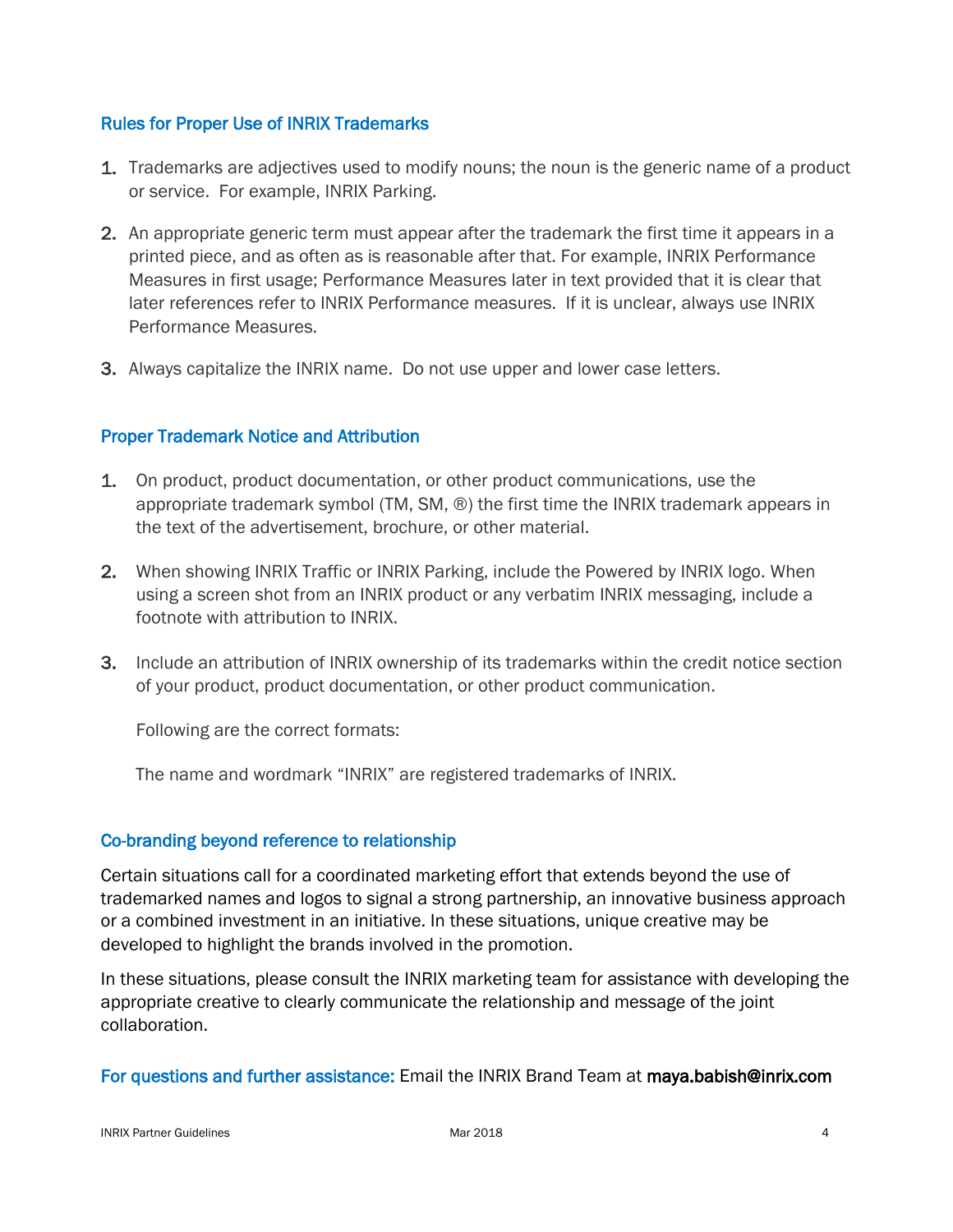# APPENDIX A: INRIX LOGO GUIDELINES

#### Introduction

The following guidelines have been put in place for customers and partners wishing to use INRIX approved logos. Third parties may use INRIX logos only as specified in their agreement with INRIX and any associated Guidelines. Use of INRIX trademarks without prior written consent of INRIX may constitute trademark infringement.

Partners may use one of two logos:

#### INRIX Partner



This is the primary logo for customers and partners to use when referring to their relationship with INRIX. Please refer to the Logo Guidelines in the appendix for guidance concerning proper placement and sizing of the logo.

#### Powered by INRIX



For customers and partners to use when referring to the use of INRIX data and technology. Please refer the Logo Guidelines in the appendix for guidance concerning proper placement and sizing of the logo.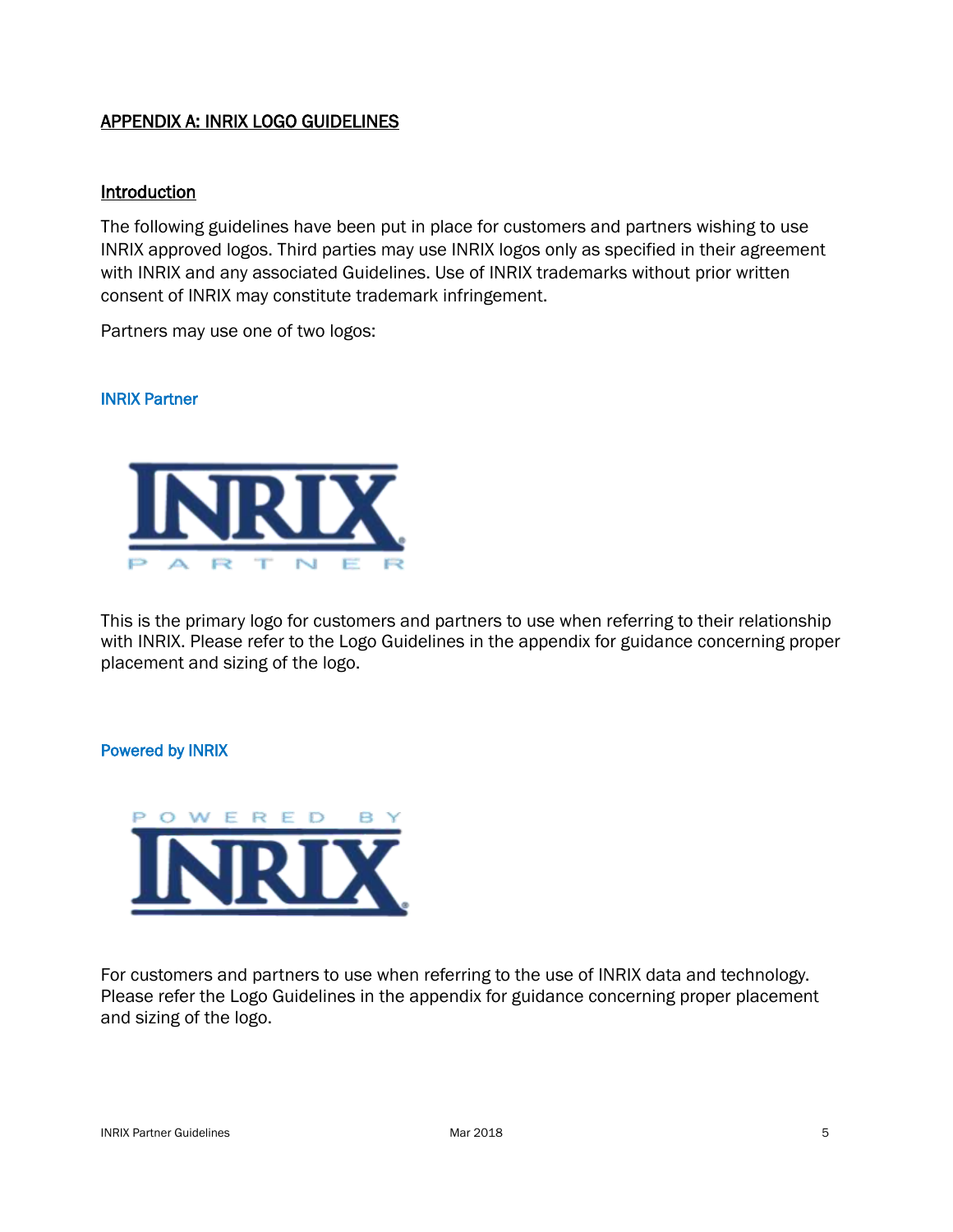# Logo Clear Space

The preferred amount of clear space (x) is equal to the height of the second "I" in INRIX. Never place graphics of any kind closer that this distance from the logo













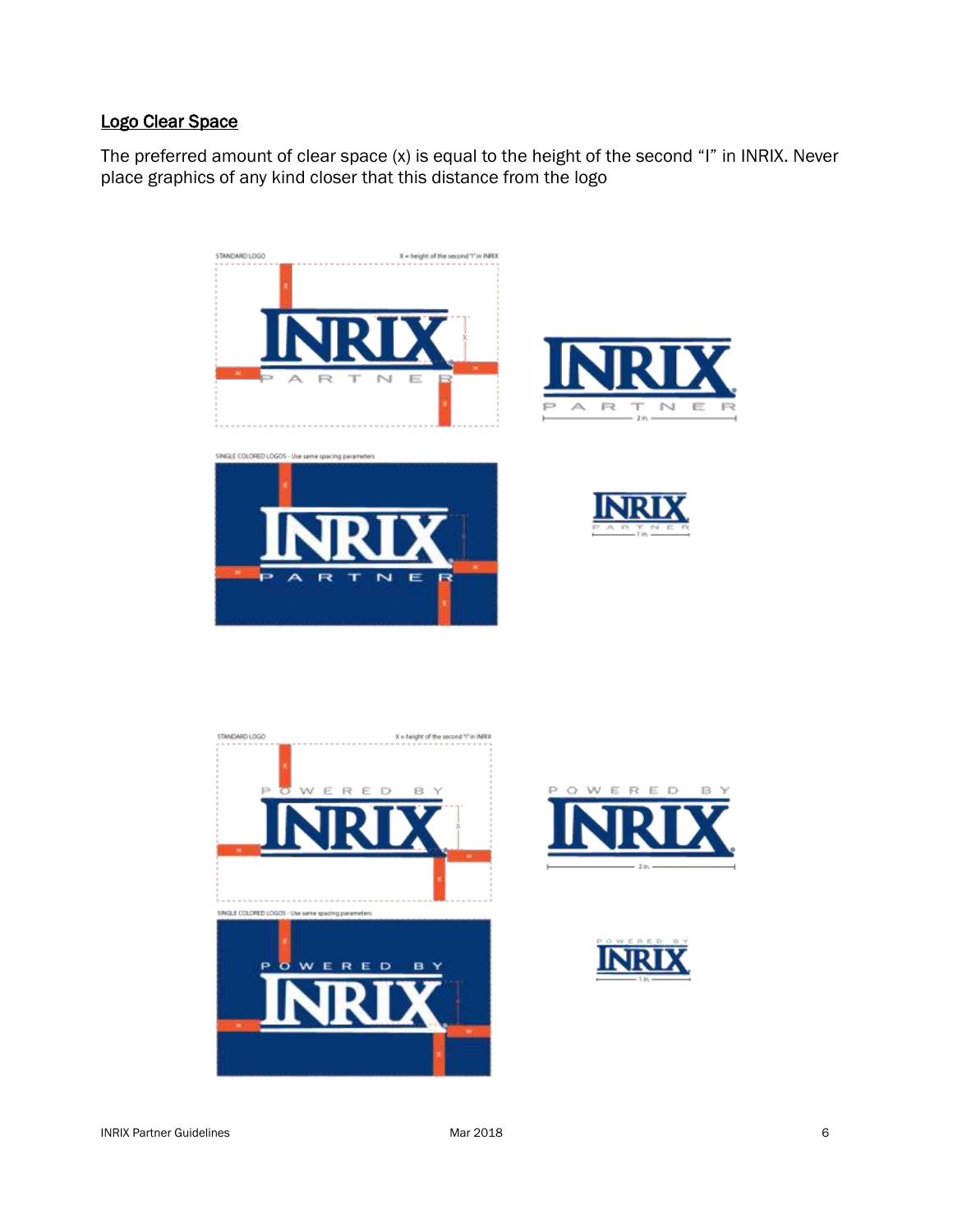## Logo Colors

The logo palette consists of one of two color combinations when used on a white background: blue and blue or gray and blue. Reverse the logo to all white when placing on a black or dark background.

# Blue and Blue





#### **INRIX NAVY**

**PMS 288** R14 G54 B106 C100 M80 Y6 K32 HEX oozd72

#### **INRIX MEDIUM BLUE**

PMS 300 Ro G94 B184 C99 M50 Yo Ko **HEX ooseb8** 

## Blue and Gray





#### **INRIX NAVY**

**PMS 288** R14 G54 B106 C100 M80 Y6 K32 HEX oozd72

#### **INRIX GRAY**

PMS Cool Gray 9 R118 G118 B118 Co Mo Yo K50 HEX 767676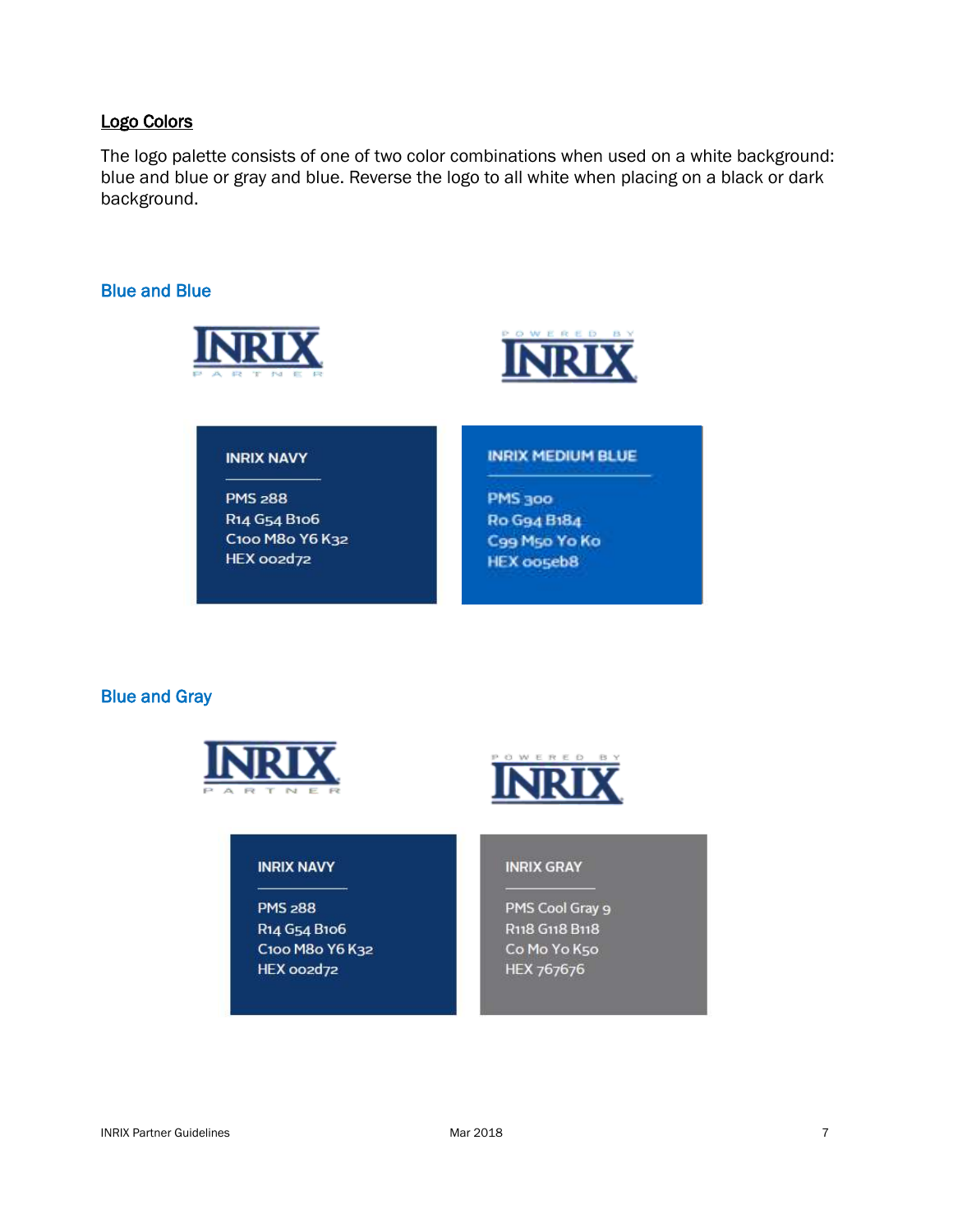#### **Logo Restrictions**







Don't alter the color of the logo. Only use approved logo colors



Don't rearrange or resize elements Don't stretch logo disproportionately



Don't add a drop shadow Don't skew or sheer



Don't place the logo on a busy background



Don't place a positive logo on a dark background with less than 40% contrast



Don't place a reversed logo on alight background with less than 40%



Don't change the direction of the logo